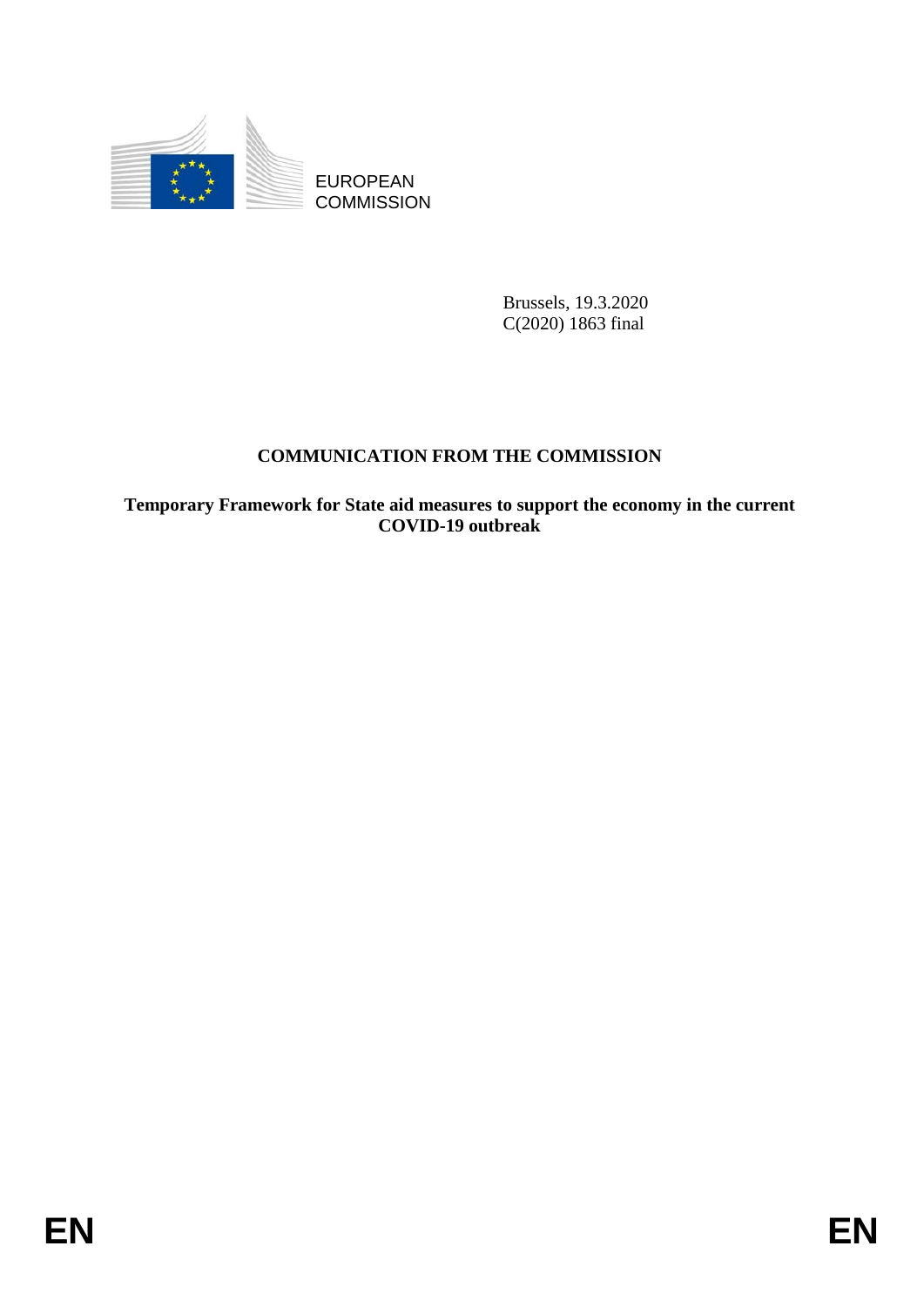# **1. THE COVID-19 OUTBREAK, ITS IMPACT ON THE ECONOMY AND THE NEED FOR TEMPORARY MEASURES**

# **1.1. The COVID-19 outbreak and its impact on the economy**

- 1. The COVID-19 outbreak is a severe public health emergency for citizens and societies, with infections in all the Union's Member States. It is also a major shock to the global and Union's economies and a coordinated economic response of Member States and EU institutions is crucial to mitigate these negative repercussions on the EU economy.
- 2. This shock is affecting the economy through different channels. There is a supply shock resulting from the disruption of supply chains, there is a demand shock caused by lower consumer demand and there is the negative effect of uncertainty on investment plans and the impact of liquidity constraints for undertakings.
- 3. The various containment measures adopted by the Member States, such as social distancing measures, travel restrictions, quarantines and lock downs are intended to ensure that the shock is as short and limited as possible. These measures have an immediate impact on both demand and supply, and hit undertakings and employees, especially in the health, tourism, culture, retail and transport sectors. Beyond the immediate effects on mobility and trade, the COVID-19 outbreak is also increasingly affecting undertakings in all sectors and of all kinds, small and medium enterprises ('SMEs') as well as large undertakings. The impact is also felt on global financial markets, in particular with concerns for liquidity. These effects will not be contained to one particular Member State and they will have a disruptive impact on the economy of the Union as a whole.
- 4. In the exceptional circumstances created by the COVID-19 outbreak, undertakings of all kinds may face a severe lack of liquidity. Solvent or less solvent undertakings alike may face a sudden shortage or even unavailability of liquidity. SMEs are at particular risk. This can therefore seriously affect the economic situation of many healthy undertakings and their employees in the short and medium term, while having also longer-lasting effects by endangering their survival.
- 5. Banks and other financial intermediaries have a key role to play in dealing with the effects of the COVID-19 outbreak, by maintaining the flow of credit to the economy. If the flow of credit is severely constrained, economic activity will decelerate sharply, as undertakings struggle to pay their suppliers and employees. Against this background, it is appropriate that Member States can take measures to incentivise credit institutions and other financial intermediaries to continue to play their role in continuing supporting economic activity in the EU.
- 6. Aid granted by Member States under Article 107(3)(b) TFEU under this Communication to undertakings, which is channelled through banks as financial intermediaries, benefits those undertakings directly. Such aid does not have the objective to preserve or restore the viability, liquidity or solvency of banks. Similarly, aid granted by Member States to banks under Article 107(2)(b) TFEU to compensate for direct damage suffered as a result of the COVID-[1](#page-1-0)9 outbreak<sup>1</sup> does not have the objective to preserve or restore the viability, liquidity or solvency of an institution or entity. As a result, such aid would not be qualified as extraordinary public financial support under the Directive 2014/59/EU of

<span id="page-1-0"></span><sup>&</sup>lt;sup>1</sup> Such aid must be notified by Member States and the Commission will assess it under Article 107(2)(b) TFEU.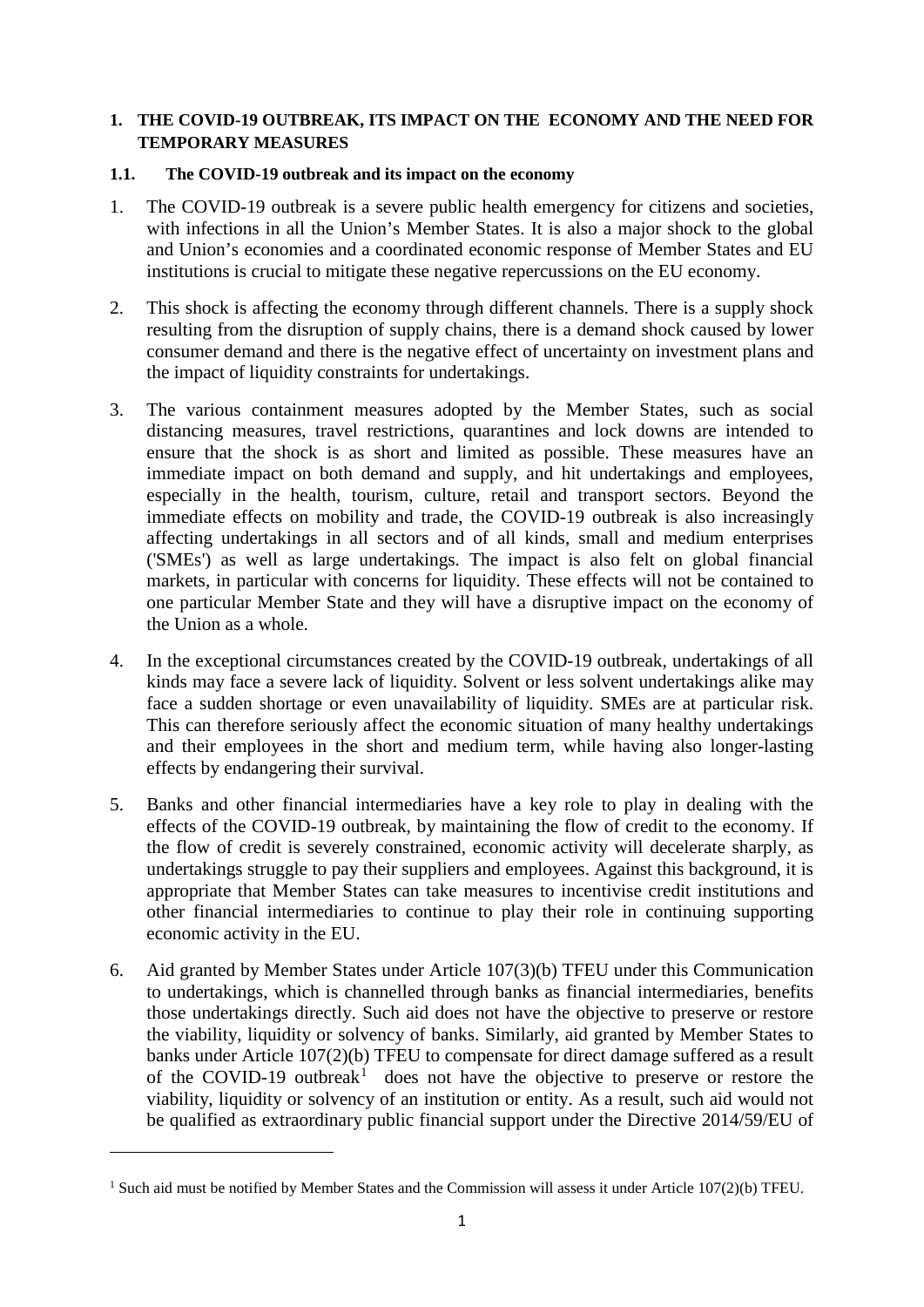the European Parliament and of the Council (the BRRD)<sup>[2](#page-2-0)</sup> nor under the Regulation  $806/2014$  of the European Parliament and of the Council (the SRM Regulation)<sup>[3](#page-2-1)</sup>, and would also not be assessed under the State aid rules  $4$  applicable to the banking sector.<sup>[5](#page-2-3)</sup>

- 7. If due to the COVID-19 outbreak, banks would need direct support in the form of liquidity recapitalisation or impaired asset measure, it will have to be assessed whether the measure meets the conditions of Article  $32(4)(d)$  (i), (ii) or (iii) of the BRRD. Where the latter conditions were to be fulfilled, the bank receiving such direct support would not be deemed to be failing-or-likely-to-fail. To the extent such measures address problems linked to the COVID-19 outbreak, they would be deemed to fall under point 45 of the 2013 Banking Communication<sup>[6](#page-2-4)</sup>, which sets out an exception to the requirement of burden-sharing by shareholders and subordinated creditors.
- 8. Undertakings may not only face insufficient liquidity, but they may also suffer significant damage because of the COVID-19 outbreak. The exceptional nature of the COVID-19 outbreak means that such damages could not have been foreseen, are of a significant scale and hence put undertakings in conditions that sharply differ from the market conditions in which they normally operate. Even healthy undertakings, well prepared for the risks inherent to the normal course of business, can struggle in these exceptional circumstances, to such an extent that their viability may be undermined.
- 9. The COVID-19 outbreak poses the risk of a serious downturn affecting the whole economy of the EU, hitting businesses, jobs and households. Well-targeted public support is needed to ensure that sufficient liquidity remains available in the markets, to counter the damage inflicted on healthy undertakings and to preserve the continuity of economic activity during and after the COVID-19 outbreak. Given the limited size of the EU budget, the main response will come from Member States' national budgets. EU State aid rules enable Member States to take swift and effective action to support citizens and undertakings, in particular SMEs, facing economic difficulties due to the COVID-19 outbreak.

<span id="page-2-0"></span><sup>2</sup> OJ L 173, 12.6.2014, p. 190–348.

<span id="page-2-1"></span><sup>3</sup> OJ L 225, 30.7.2014, Article 3 (1)(29) of the SRM Regulation.

<span id="page-2-2"></span><sup>4</sup> Communication on the recapitalisation of financial institutions in the current financial crisis: limitation of aid to the minimum necessary and safeguards against undue distortions of competition ("Recapitalisation Communication") (OJ C 10, 15.1.2009, p. 2), Communication from the Commission on the treatment of impaired assets in the Community financial sector ("Impaired Assets Communication") (OJ C 72, 26.3.2009, p. 1), Communication on the return to viability and the assessment of restructuring measures in the financial sector in the current crisis under the State aid rules ("Restructuring Communication") (OJ C 195, 19.8.2009, p. 9), Communication from the Commission on the application, from 1 January 2011, of State aid rules to support measures in favour of financial institutions in the context of the financial crisis ("2010 Prolongation Communication") (OJ C 329, 7.12.2010, p. 7), Communication from the Commission on the application, from 1 January 2012, of State aid rules to support measures in favour of financial institutions in the context of the financial crisis ("2011 Prolongation Communication") (OJ C 356, 6.12.2011, p. 7), Communication from the Commission on the application, from 1 August 2013, of State aid rules to support measures in favour of banks in the context of the financial crisis ("2013 Banking Communication") (OJ C 216, 30.7.2013, p. 1).

<span id="page-2-3"></span><sup>5</sup> Any measures to support credit institutions or other financial institutions that constitute State aid in the meaning of Article 107(1) TFEU, which fall outside the present Communication or are not covered by Article 107(2)(b) TFEU must be notified to the Commission and shall be assessed under the State aid rules applicable to the banking sector.

<span id="page-2-4"></span><sup>6</sup> Communication from the Commission on the application, from 1 August 2013 , of State aid rules to support measures in favour of banks in the context of the financial crisis, OJ C 216, 30.7.2013, p. 1–15.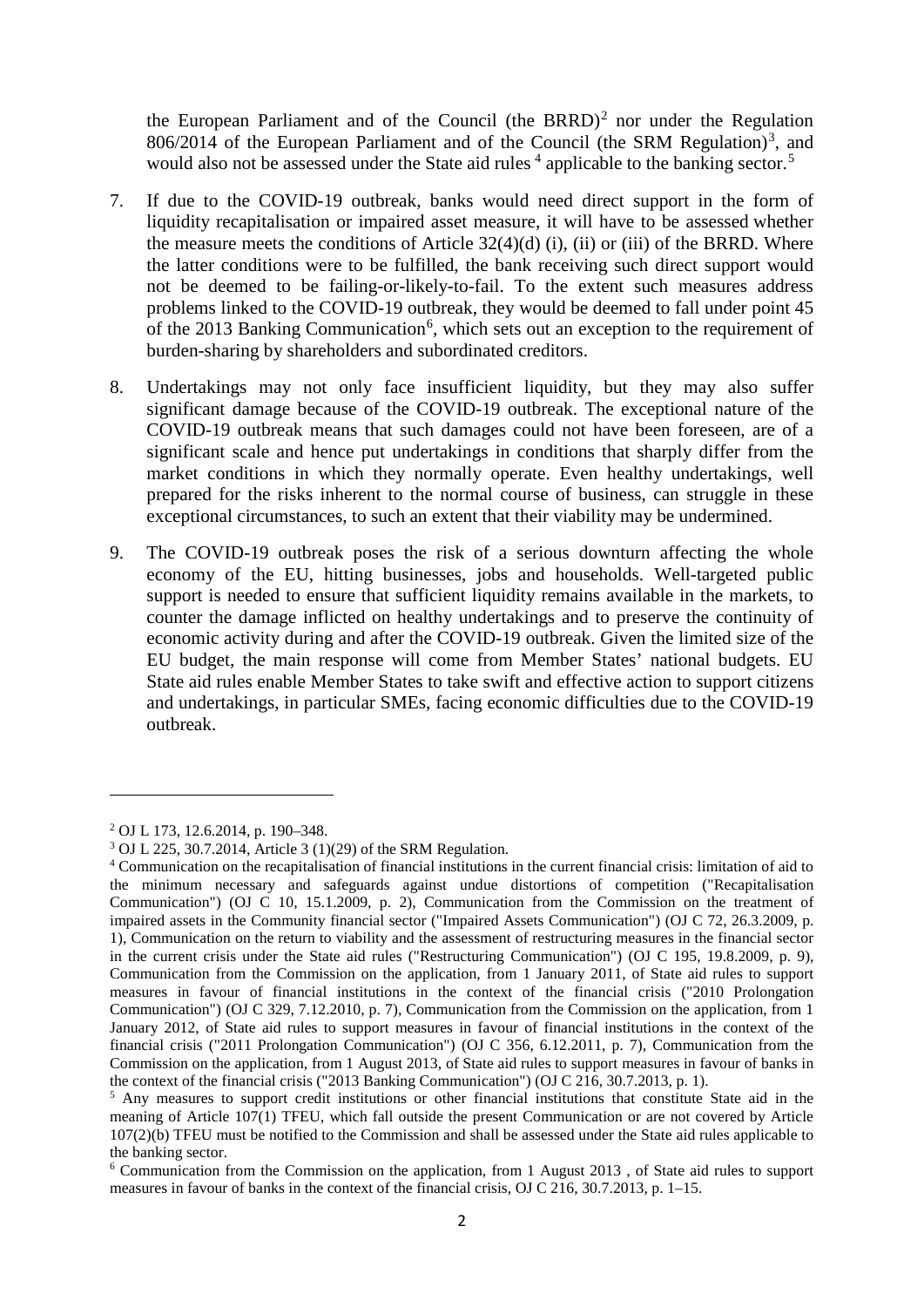#### **1.2. The need for close European coordination of national aid measures**

10. Targeted and proportionate application of EU State aid control serves to make sure that national support measures are effective in helping the affected undertakings during the COVID-19 outbreak but also that they allow them to bounce back from the current situation, keeping in mind the importance of meeting the green and digital twin transitions in accordance with EU objectives. Likewise, EU State aid control ensures that the EU Internal Market is not fragmented and that the level playing field stays intact. The integrity of the Internal Market will also lead to a faster recovery. It also avoids harmful subsidy races, where Member States with deeper pockets can outspend neighbours to the detriment of cohesion within the Union.

# **1.3. The need for appropriate State aid measures**

- 11. In the overall effort of Member States to tackle the effects of the COVID-19 outbreak on their economy, this Communication sets out the possibilities Member States have under EU rules to ensure liquidity and access to finance for undertakings, especially SMEs that face a sudden shortage in this period in order to allow them to recover from the current situation.
- 12. The Commission set out in the Communication on a Coordinated economic response to the COVID-19 outbreak of 13 March 2020[7](#page-3-0) the various options available to Member States outside the scope of EU State aid control and which they may put in place without the involvement of the Commission. These include measures applicable to all undertakings regarding wage subsidies, suspension of payments of corporate and value added taxes or social welfare contributions, or financial support directly to consumers for cancelled services or tickets not reimbursed by the concerned operators.
- 13. Member States can also design support measures in line with the General Block Exemption Regulation<sup>[8](#page-3-1)</sup> without the involvement of the Commission.
- 14. In addition, on the basis of Article 107(3)(c) TFEU and as further specified in the Rescue and Restructuring State aid Guidelines, Member States can notify to the Commission aid schemes to meet acute liquidity needs and support undertakings facing financial difficulties, also due to or aggravated by the COVID-1[9](#page-3-2) outbreak<sup>9</sup>.
- 15. Furthermore, on the basis of Article 107(2)(b) TFEU Member States can also compensate undertakings in sectors that have been particularly hit by the outbreak (e.g. transport, tourism, culture, hospitality and retail) and/or organisers of cancelled events for damages suffered due to and directly caused by the outbreak. Member States can notify such damage compensation measures and the Commission will assess them directly under Article [10](#page-3-3)7(2)(b) TFEU.<sup>10</sup> The principle of 'one time last time'<sup>[11](#page-3-4)</sup> of the

<span id="page-3-0"></span> $\frac{7}{10}$  Communication from the Commission to the European Parliament, the European Council, the Council, the European Central Bank, the European Investment Bank and the Eurogroup on Coordinated economic response to the COVID-19 Outbreak, COM(2020) 112 final of 13.03.2020.<br><sup>8</sup> Commission Regulation (EU) No 651/2014 of 17 June 2014 declaring certain categories of aid compatible with

<span id="page-3-1"></span>the internal market in application of Articles 107 and 108 of the Treaty, OJ L 187 of 26.6.2014, p. 1.

<span id="page-3-2"></span><sup>9</sup> Guidelines on State aid for rescuing and restructuring non-financial undertakings in difficulty, OJ C 249, 31.7.2014, p.1. The Commission has authorised various schemes in nine different Member States.

<span id="page-3-3"></span><sup>&</sup>lt;sup>10</sup> See for example, Commission decision SA, 56685, Denmark - Compensation scheme for cancellation of events related to COVID-19,

[https://ec.europa.eu/competition/state\\_aid/cases1/202011/285054\\_2139535\\_70\\_2.pdf.](https://ec.europa.eu/competition/state_aid/cases1/202011/285054_2139535_70_2.pdf) <sup>11</sup> See section 3.6.1 of the Rescue and Restructuring Guidelines.

<span id="page-3-4"></span>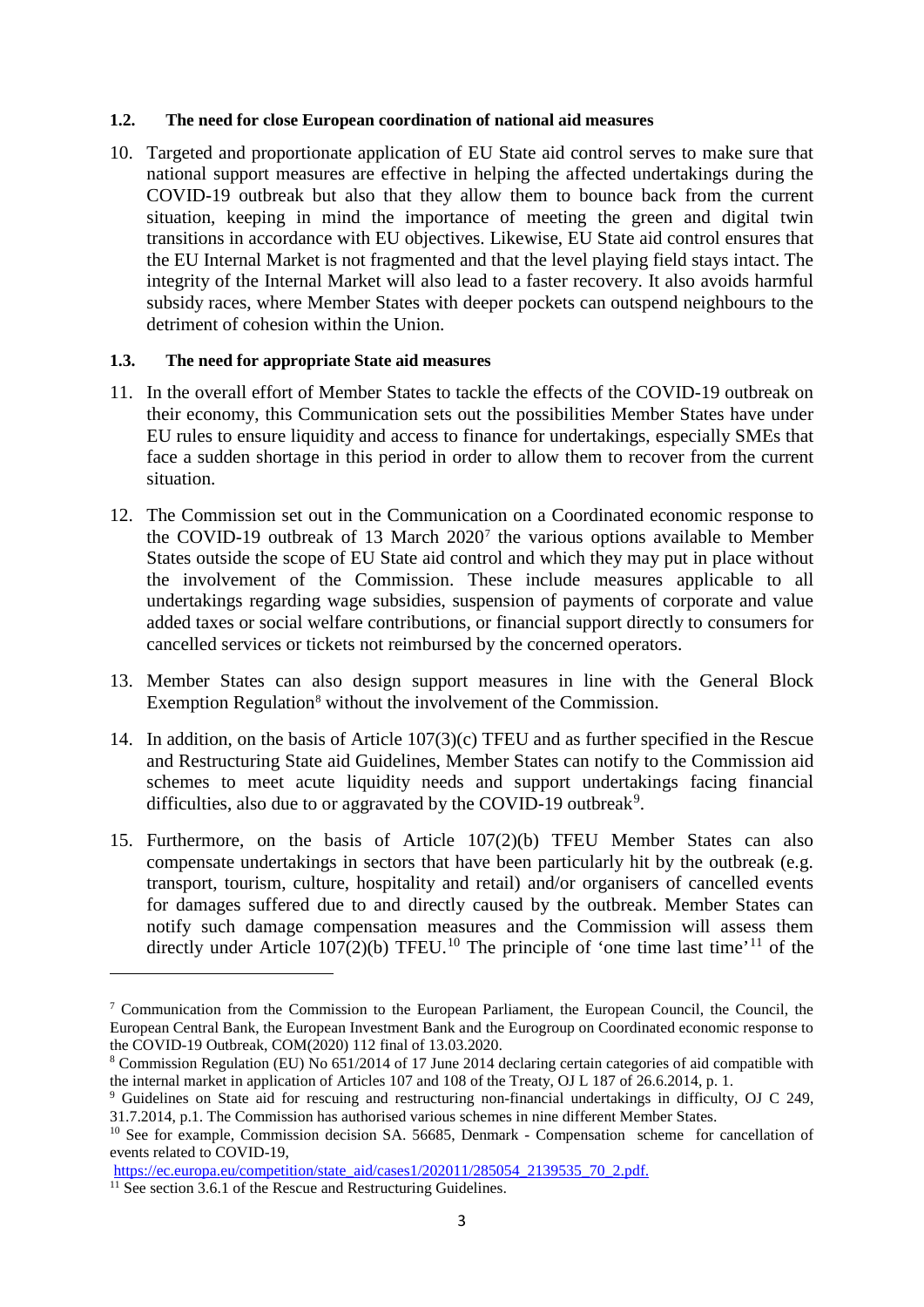Rescue and Restructuring Guidelines does not cover aid that the Commission declares compatible under Article 107(2)(b) TFEU, since the latter type of aid is not *"rescue aid, restructuring aid or temporary restructuring support"* within the meaning of point 71 of the Rescue and Restructuring Guidelines. Therefore, Member States may compensate under Article 107(2)(b) TFEU the damages directly caused by the COVID-19 outbreak to undertakings that have received aid under the Rescue and Restructuring Guidelines.

16. To complement the above mentioned possibilities, the Commission sets out in this Communication additional temporary State aid measures that it considers compatible under Article 107 (3)(b) TFEU, which can be approved very rapidly upon notification by the Member State concerned. Moreover, notification of alternative approaches – both aid schemes and individual measures – remains possible. The aim of this Communication is to lay down a framework that allows Member States to tackle the difficulties undertakings are currently encountering whilst maintaining the integrity of the EU Internal Market and ensuring a level playing field.

# **2. APPLICABILITY OF ARTICLE 107(3)(B) OF THE TREATY ON THE FUNCTIONING OF THE EUROPEAN UNION**

- 17. Pursuant to Article 107(3)(b) TFEU the Commission may declare compatible with the internal market aid 'to remedy a serious disturbance in the economy of a Member State'. In this context, the Union courts have ruled that the disturbance must affect the whole or an important part of the economy of the Member State concerned, and not merely that of one of its regions or parts of its territory. This, moreover, is in line with the need to make a strict interpretation of any exceptional provision such as Article 107(3)(b) TFEU.[12](#page-4-0) This interpretation has been consistently applied by the Commission in its decision-making.<sup>[13](#page-4-1)</sup>
- 18. Considering that the COVID-19 outbreak affects all Member States and that the containment measures taken by Member States impact undertakings, the Commission considers that State aid is justified and can be declared compatible with the internal market on the basis of Article 107(3)(b) TFEU, for a limited period, to remedy the liquidity shortage faced by undertakings and ensure that the disruptions caused by the COVID-19 outbreak do not undermine their viability, especially of SMEs.
- 19. The Commission sets out in this Communication the compatibility conditions it will apply in principle to the aid granted by Member States under Article 107(3)(b) TFEU. Member States must therefore show that the State aid measures notified to the Commission under this Communication are necessary, appropriate and proportionate to remedy a serious disturbance in the economy of the Member State concerned and that all the conditions of this Communication are fully respected.

<span id="page-4-0"></span><sup>&</sup>lt;sup>12</sup> Joined Cases T-132/96 and T-143/96 Freistaat Sachsen, Volkswagen AG and Volkswagen Sachsen GmbH v Commission, ECLI:EU:T:1999:326, paragraph 167.

<span id="page-4-1"></span><sup>13</sup> Commission Decision 98/490/EC in Case C 47/96 Crédit Lyonnais [\(OJ L 221, 8.8.1998, p. 28\)](https://eur-lex.europa.eu/legal-content/EN/AUTO/?uri=OJ:L:1998:221:TOC), point 10.1; Commission Decision 2005/345/EC in Case C 28/02 Bankgesellschaft Berlin [\(OJ L 116, 4.5.2005, p. 1\)](https://eur-lex.europa.eu/legal-content/EN/AUTO/?uri=OJ:L:2005:116:TOC), points 153 et seq.; and Commission Decision 2008/263/EC in Case C 50/06 BAWAG [\(OJ L 83, 26.3.2008, p. 7\)](https://eur-lex.europa.eu/legal-content/EN/AUTO/?uri=OJ:L:2008:083:TOC), point 166. See Commission Decision in Case NN 70/07 Northern Rock [\(OJ C 43, 16.2.2008, p. 1\)](https://eur-lex.europa.eu/legal-content/EN/AUTO/?uri=OJ:C:2008:043:TOC), Commission Decision in Case NN 25/08 Rescue aid to Risikoabschirmung WestLB [\(OJ C 189, 26.7.2008, p. 3\)](https://eur-lex.europa.eu/legal-content/EN/AUTO/?uri=OJ:C:2008:189:TOC) and Commission Decision of 4 June 2008 in State aid C 9/08 SachsenLB [\(OJ L 104, 24.4.2009, p. 34\)](https://eur-lex.europa.eu/legal-content/EN/AUTO/?uri=OJ:L:2009:104:TOC), and Commission Decision of 6 June 2017 in case .SA.32544 (2011/C) Restructuring of TRAINOSE S.A (OJ L 186, 24.7.2018, p.25).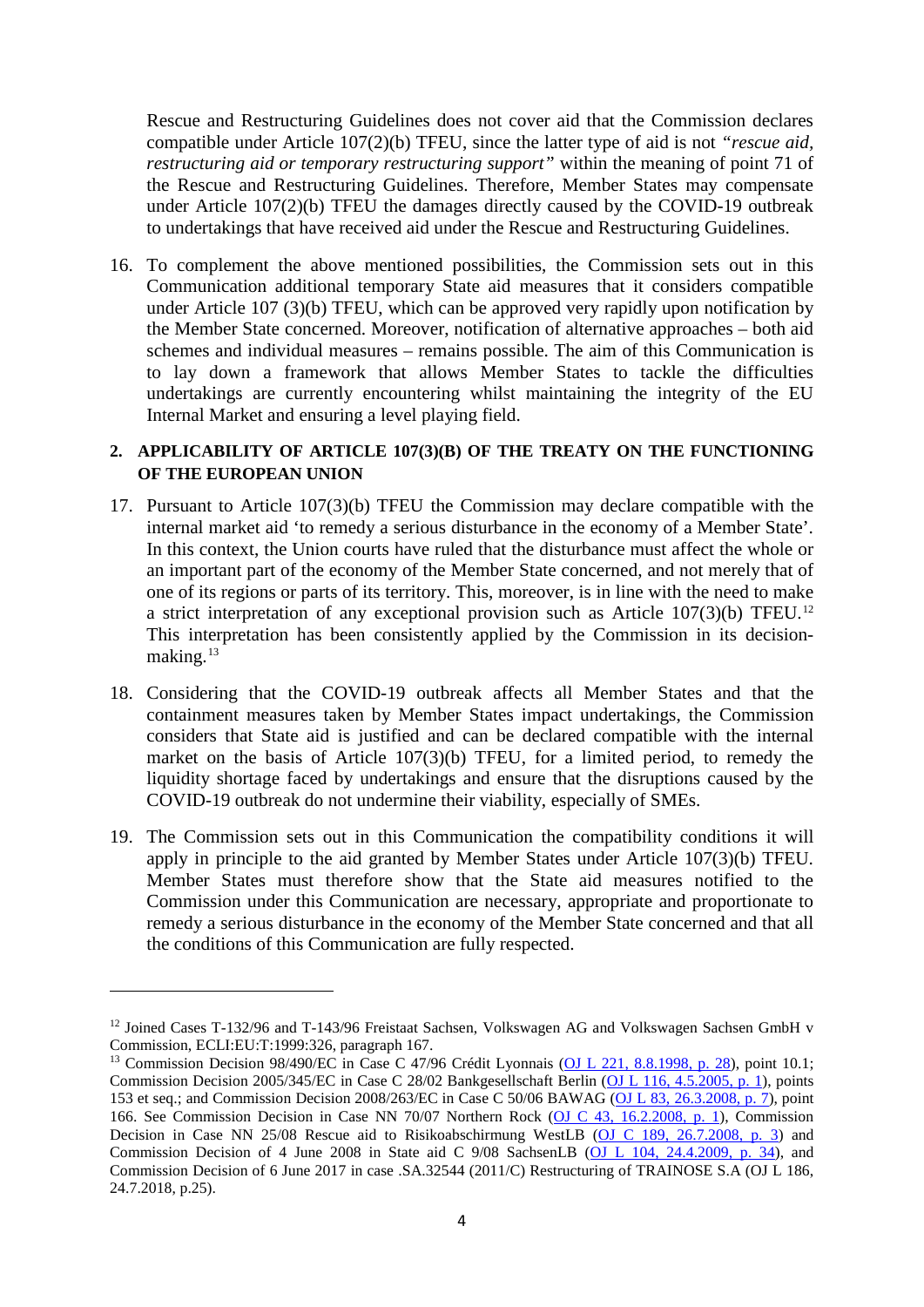20. Aid granted under section 3.1 may be cumulated either with aid under section 3.2 or section 3.3, and with aid granted under section 3.5 of this Communication.<sup>[14](#page-5-0)</sup>

# **3. TEMPORARY STATE AID MEASURES**

#### **3.1. Aid in form of direct grants, repayable advances or tax advantages**

- 21. Beyond the existing possibilities based on Article 107(3)(c) TFEU, temporary limited amounts of aid to undertakings that find themselves facing a sudden shortage or even unavailability of liquidity can be an appropriate, necessary and targeted solution during the current circumstances.
- 22. The Commission will consider such State aid compatible with the internal market on the basis of Article 107(3)(b) TFEU, provided that all the following conditions are met (the specific provisions for the primary agricultural and the fishery and aquaculture sectors are set out in point 23):
	- a. the aid does not exceed EUR 800 000 per undertaking in the form of direct grants, repayable advances, tax or payments advantages; all figures used must be gross, that is, before any deduction of tax or other charge;
	- b. the aid is granted on the basis of a scheme with an estimated budget;
	- c. the aid may be granted to undertakings that were not in difficulty (within the meaning of the General Block Exemption Regulation<sup>15</sup>) on 31 December 2019; it may be granted to undertakings that are not in difficulty and/or to undertakings that were not in difficulty on 31 December 2019, but that faced difficulties or entered in difficulty thereafter as a result of the COVID-19 outbreak;
	- d. the aid is granted no later than 31 December  $2020$ ;<sup>[16](#page-5-2)</sup>

- e. the aid granted to undertakings active in the processing and marketing of agricultural products<sup>[17](#page-5-3)</sup> is conditional on not being partly or entirely passed on to primary producers and is not fixed on the basis of the price or quantity of products purchased from primary producers or put on the market by the undertakings concerned.
- 23. By way of derogation from point 22, for agricultural, fisheries and aquacultural sectors the following specific conditions apply:

<span id="page-5-0"></span><sup>&</sup>lt;sup>14</sup> The temporary aid measures provided for by this Communication can be cumulated with aid falling within the scope of the de minimis Regulation, OJ L 352, 24.12.2013.

<span id="page-5-1"></span><sup>&</sup>lt;sup>15</sup> As defined in Article 2 (18) of the Commission Regulation (EU) No  $651/2014$  of 17 June 2014 declaring certain categories of aid compatible with the internal market in application of Articles 107 and 108 of the Treaty, OJ L 187 of 26.6.2014, p. 1.

<span id="page-5-2"></span><sup>&</sup>lt;sup>16</sup> If the aid is granted in form of tax advantages, this deadline is not applicable and the aid is considered granted when the 2020 tax declaration is due.

<span id="page-5-3"></span><sup>&</sup>lt;sup>17</sup> As defined in Article 2(6) and Article 2(7) of Commission Regulation (EC) No 702/2014 of 25 June 2014 declaring certain categories of aid in the agricultural and forestry sectors and in rural areas compatible with the internal market in application of Articles 107 and 108 of the Treaty on the Functioning of the European Union, OJ L 193, 1.7.2014, p. 1.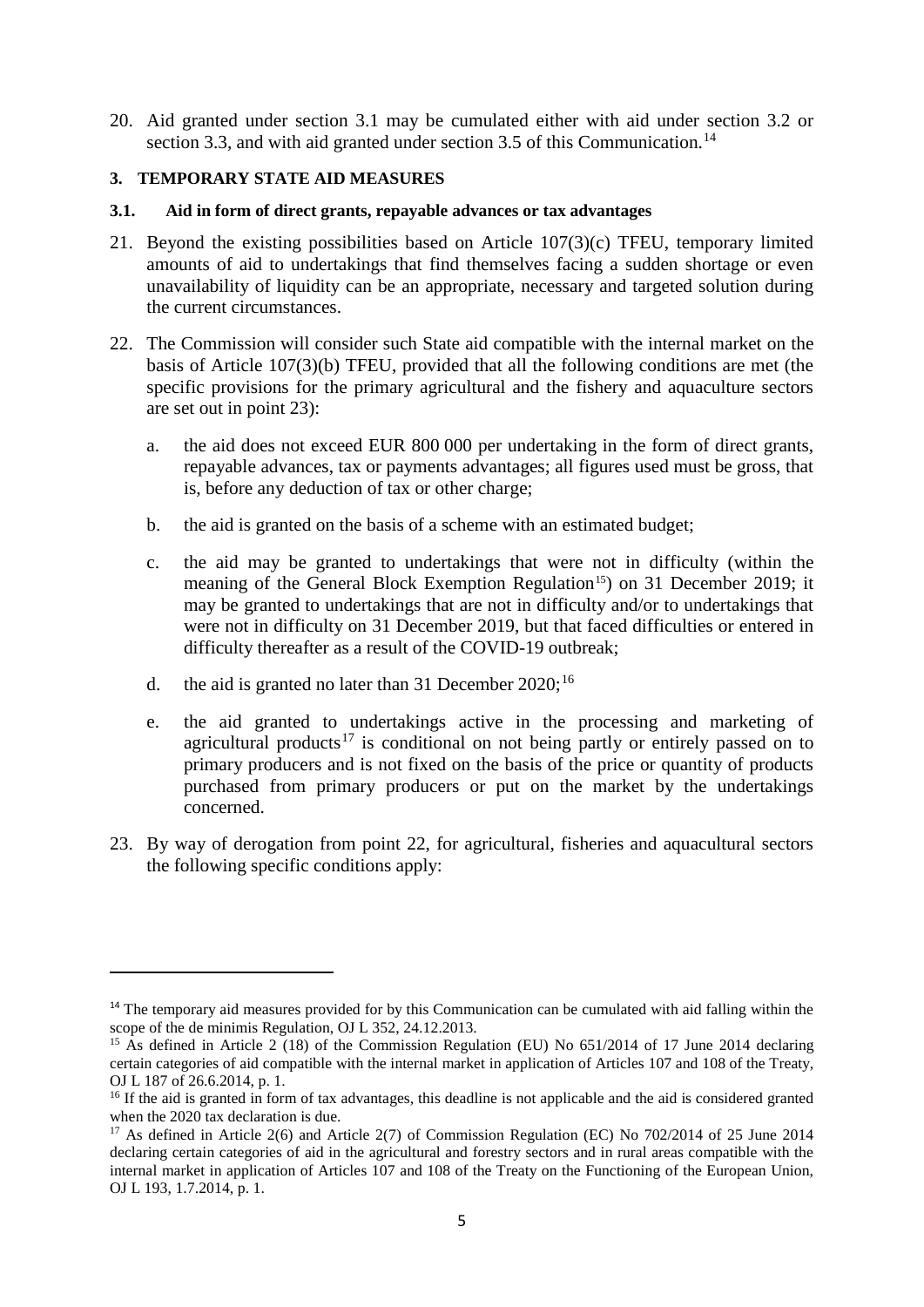- a. the aid does not exceed EUR 120 000 per undertaking active in the fishery and aquaculture sector<sup>[18](#page-6-0)</sup> or EUR 100 000 per undertaking active in the primary production of agricultural products<sup>[19](#page-6-1)</sup>; all figures used must be gross, that is, before any deduction of tax or other charge;
- b. aid to undertakings active in the primary production of agricultural products must not be fixed on the basis of the price or quantity of products put on the market;
- c. aid to undertakings active in the fishery and aquaculture does not concern any of the categories of aid referred to in Article 1, paragraph (1) (a) to (k), of Commission Regulation (EU) No  $717/2014^{20}$ ;
- d. where an undertaking is active in several sectors to which different maximum amounts apply in accordance with points 22.a and 23(a), the Member State concerned ensures, by appropriate means such as separation of accounts, that for each of these activities the relevant ceiling is respected and that the highest possible amount is not exceeded in total;
- e. all other conditions in paragraph 22 apply.  $21$

# **3.2. Aid in the form of guarantees on loans**

 $\overline{a}$ 

- 24. In order to ensure access to liquidity to undertakings facing a sudden shortage, public guarantees on loans for a limited period and loan amount can be an appropriate, necessary and targeted solution during the current circumstances.
- 25. The Commission will consider such State aid in the form of new public guarantees on loans compatible with the internal market on the basis of Article 107(3)(b) TFEU provided:

| Type of recipient | for a<br>maturity loan | Credit risk margin   Credit risk margin   Credit risk margin<br>1-year for a 2-3 years for a 4-6 years<br>maturity loan | maturity loan |
|-------------------|------------------------|-------------------------------------------------------------------------------------------------------------------------|---------------|
| <b>SMEs</b>       | 25bps                  | 50bps                                                                                                                   | 100bps        |
| Large enterprises | 50bps                  | 100bps                                                                                                                  | 200bps        |

a. Guarantee premiums are set at a minimum level as follows:

b. As an alternative, Member States may notify schemes, considering the above table as basis, but whereby maturity, pricing and guarantee coverage can be modulated (e.g. lower guarantee coverage offsetting a longer maturity);

<span id="page-6-0"></span><sup>&</sup>lt;sup>18</sup>Products listed in Annex I to Regulation No 1379/2013 of the European Parliament and of the Council of 11 December 2013 on the common organisation of the markets in fishery and aquaculture products, amending Council Regulations (EC) No 1184/2006 and (EC) No 1224/2009 and repealing Council Regulation (EC) No 104/2000, OJ L 354, 28.12.2013, p. 1.

<span id="page-6-1"></span><sup>&</sup>lt;sup>19</sup> All products listed in Annex I to the TFEU with the exception of the products of the fisheries and aquaculture sector, cf. previous footnote 18.

<span id="page-6-2"></span><sup>&</sup>lt;sup>20</sup> Commission Regulation (EC) No (EU) No 717/2014 of 27 June 2014 on the application of Articles 107 and 108 of the Treaty on the Functioning of the European Union to de minimis aid in the fishery and aquaculture sector, OJ L 90, 28.6.2014, p. 45.

<span id="page-6-3"></span><sup>&</sup>lt;sup>21</sup> The reference to the definition of "undertaking in difficulty" referred to in point 22 (c) and footnote 15 and 30 shall be read as referring to the definitions contained in Article 2(14) of Regulation (EU) No 702/2014 and Article 3(5) of Regulation 1388/2014 respectively.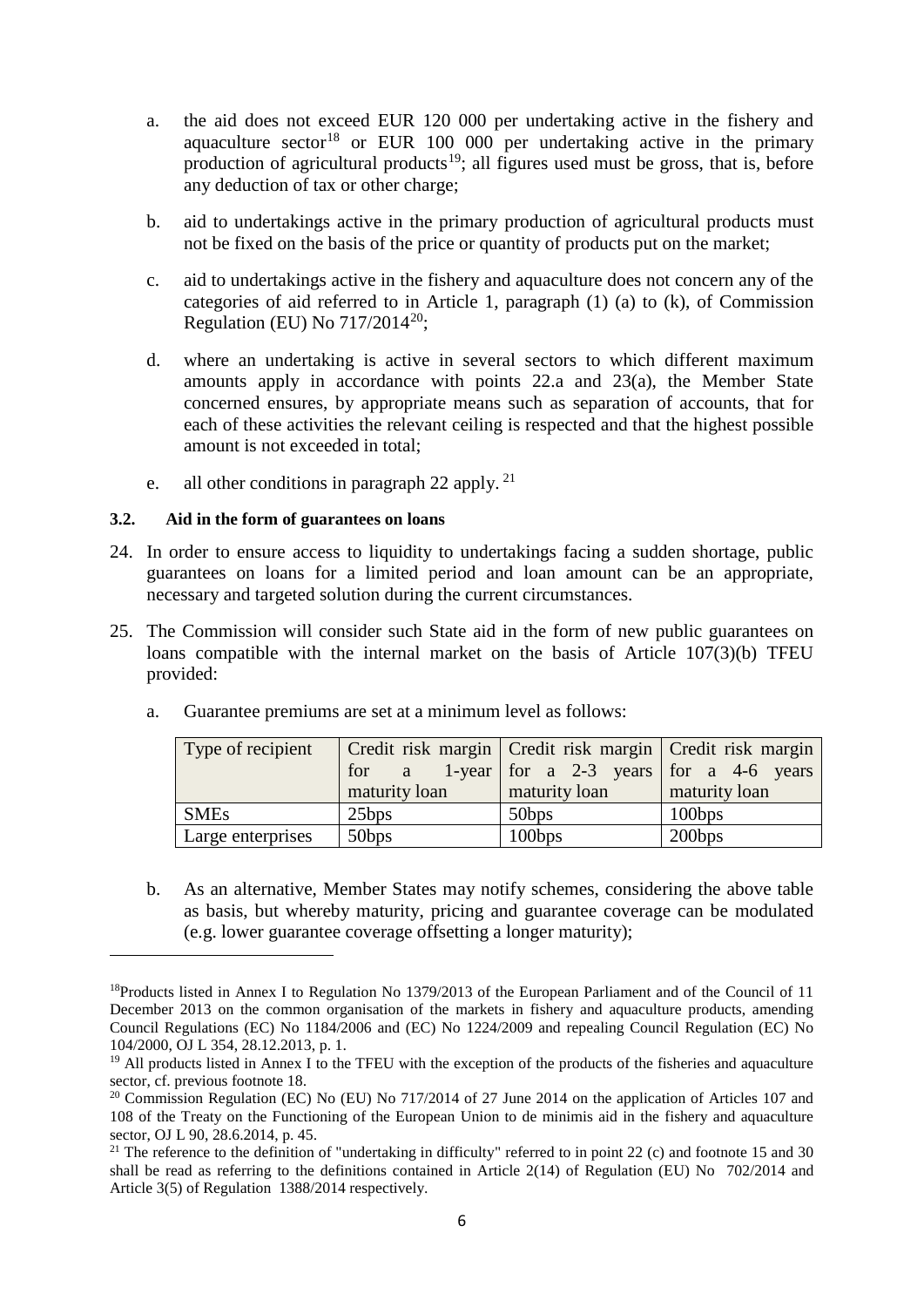- c. The guarantee is granted by 31 December 2020 at the latest;
- d. For loans with a maturity beyond 31 December 2020, the amount of the loan principal does not exceed:
	- i. the double of the annual wage bill of the beneficiary (including social charges as well as the cost of personnel working on the undertakings site but formally in the payroll of subcontractors) for 2019, or for the last year available. In the case of undertakings created on or after 1 January 2019, the maximum loan must not exceed the estimated annual wage bill for the first two years in operation; or
	- ii. 25% of total turnover of the beneficiary in 2019; or
	- iii. with appropriate justification and based on a self-certification by the beneficiary of its liquidity needs<sup>22</sup>, the amount of the loan may be increased to cover the liquidity needs from the moment of granting for the coming 18 months for SMEs and for the coming 12 months for large enterprises.
- e. For loans with a maturity until 31 December 2020, the amount of the loan principal may be higher than under point 25(d) with appropriate justification and provided that proportionality of the aid remains assured;
- f. The duration of the guarantee is limited to maximum six years and the public guarantee does not exceed:
	- i. 90% of the loan principal where losses are sustained proportionally and under same conditions, by the credit institution and the State; or
	- ii. 35% of the loan principal, where losses are first attributed to the State and only then to the credit institutions (*i.e.* a first-loss guarantee); and
	- iii. in both of the above cases, when the size of the loan decreases over time, for instance because the loan starts to be reimbursed, the guaranteed amount has to decrease proportionally;
- g. The guarantee may relate to both investment and working capital loans;
- h. The guarantee may be granted to undertakings that were not in difficulty (within the meaning of the General Block Exemption Regulation<sup>23</sup>) on 31 December 2019; it may be granted to undertakings that are not in difficulty and/or to undertakings that were not in difficulty on 31 December 2019, but that faced difficulties or entered in difficulty thereafter as a result of the COVID-19 outbreak.

#### **3.3. Aid in the form of subsidised interest rates for loans**

 $\overline{a}$ 

26. In order to ensure access to liquidity to undertakings facing a sudden shortage, subsidised interest rates for a limited period and loan amount can be an appropriate,

<span id="page-7-1"></span><span id="page-7-0"></span><sup>&</sup>lt;sup>22</sup> The liquidity plan may include both working capital and investment costs.<br><sup>23</sup> As defined in Article 2 (18) of the Commission Regulation (EU) No 651/2014 of 17 June 2014 declaring certain categories of aid compatible with the internal market in application of Articles 107 and 108 of the Treaty, OJ L 187 of 26.6.2014, p. 1.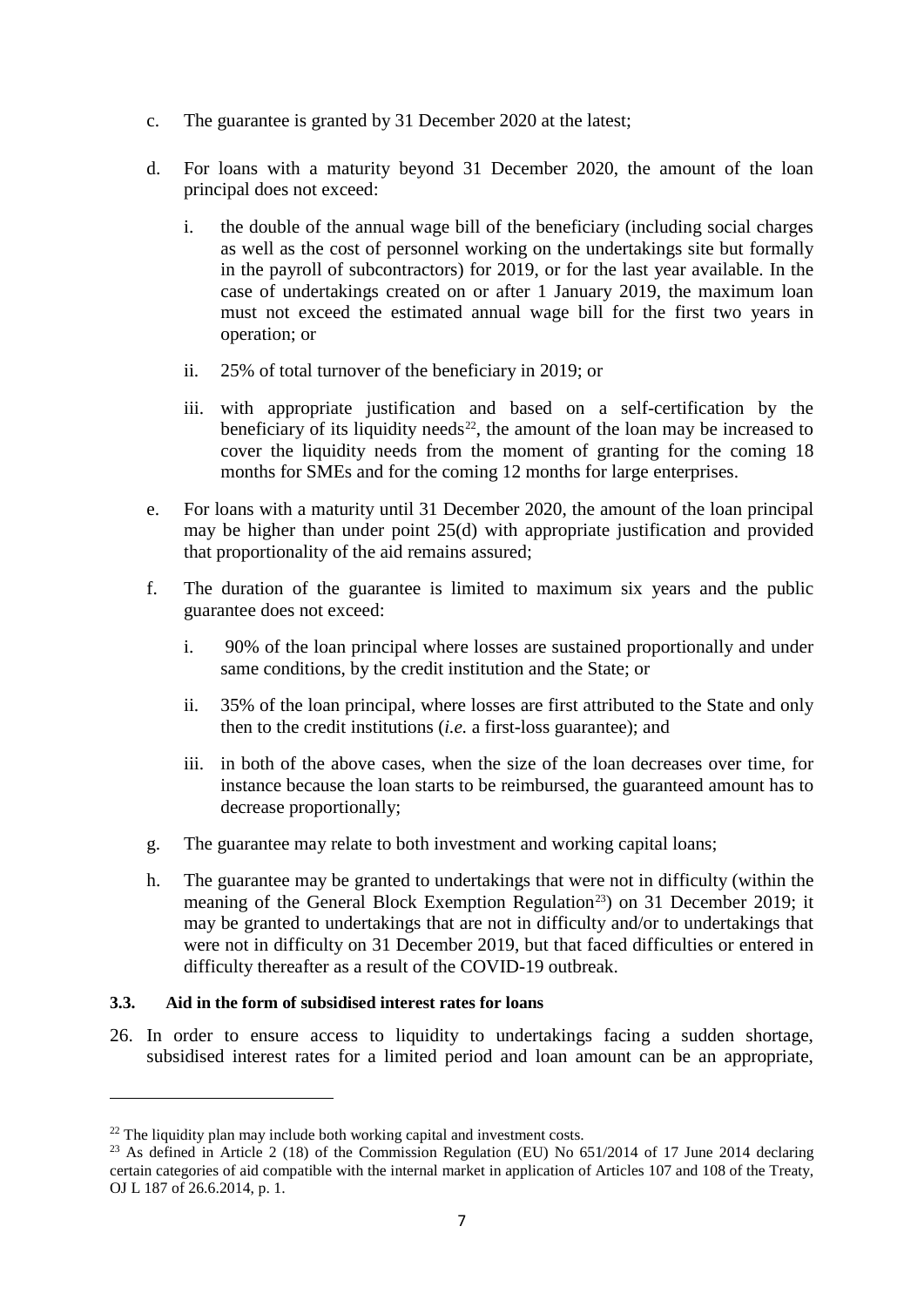necessary and targeted solution during the current circumstances. For the same underlying loan principal, aid granted under section 3.2 and section 3.3 cannot be cumulated.

- 27. The Commission will consider State aid in the form of subsidies to public loans compatible with the internal market on the basis of Article 107(3)(b) TFEU provided the following conditions are met:
	- a. The loans may be granted at reduced interest rates which are at least equal to the base rate (1 year IBOR or equivalent as published by the Commission<sup>24</sup>) applicable on 1 January 2020 plus the credit risk margins as set-out in the table below:

| Type of recipient | maturity loan | Credit risk margin Credit risk margin Credit risk margin<br>for a 1-year for a 2-3 years for a 4-6 years<br>maturity loan | maturity loan |
|-------------------|---------------|---------------------------------------------------------------------------------------------------------------------------|---------------|
| <b>SMEs</b>       | $25bps^{25}$  | $50bps^{26}$                                                                                                              | 100bps        |
| Large enterprises | 50bps         | 100bps                                                                                                                    | 200bps        |

- b. As an alternative, Member States may notify schemes, considering the above table as basis, but whereby maturity, pricing and guarantee coverage can be modulated (e.g. lower guarantee coverage offsetting a longer maturity);
- c. The loan contracts are signed by 31 December 2020 at the latest and are limited to maximum 6 years;
- d. For loans with a maturity beyond 31 December 2020, the amount of the loan does not exceed:
	- i. the double of the annual wage bill of the beneficiary (including social charges as well as the cost of personnel working on the company site but formally in the payroll of subcontractors) for 2019 or for the last year available. In the case of undertakings created on or after 1 January 2019, the maximum loan must not exceed the estimated annual wage bill for the first two years in operation; or
	- ii. 25% of the total turnover of the beneficiary in 2019; or
	- iii. with appropriate justification and based on self-certification by the beneficiary's of its liquidity needs<sup>[27](#page-8-3)</sup>, the amount of the loan may be increased to cover the liquidity needs from the moment of granting for the coming 18 months for SMEs and for the coming 12 months for large enterprises.
- e. For loans with a maturity until 31 December 2020, the amount of the loan principal may be higher than under point 27(d) with appropriate justification and provided that proportionality of the aid remains assured.

<span id="page-8-0"></span><sup>&</sup>lt;sup>24</sup> Base rates calculated in accordance with the Communication from the Commission on the revision of the method for setting the reference and discount rates (OJ C 14, 19.01.2008, p.6.) and published on the website of DG Competition at [https://ec.europa.eu/competition/state\\_aid/legislation/reference\\_rates.html.](https://ec.europa.eu/competition/state_aid/legislation/reference_rates.html)

<span id="page-8-1"></span><sup>&</sup>lt;sup>25</sup> The minimum all in interest rate (base rate plus the credit risk margins) should be at least 10bps per year.

<span id="page-8-2"></span><sup>&</sup>lt;sup>26</sup> The minimum all in interest rate (base rate plus the credit risk margins) should be at least 10bps per year.

<span id="page-8-3"></span><sup>&</sup>lt;sup>27</sup> The liquidity needs may include both working capital and investment costs.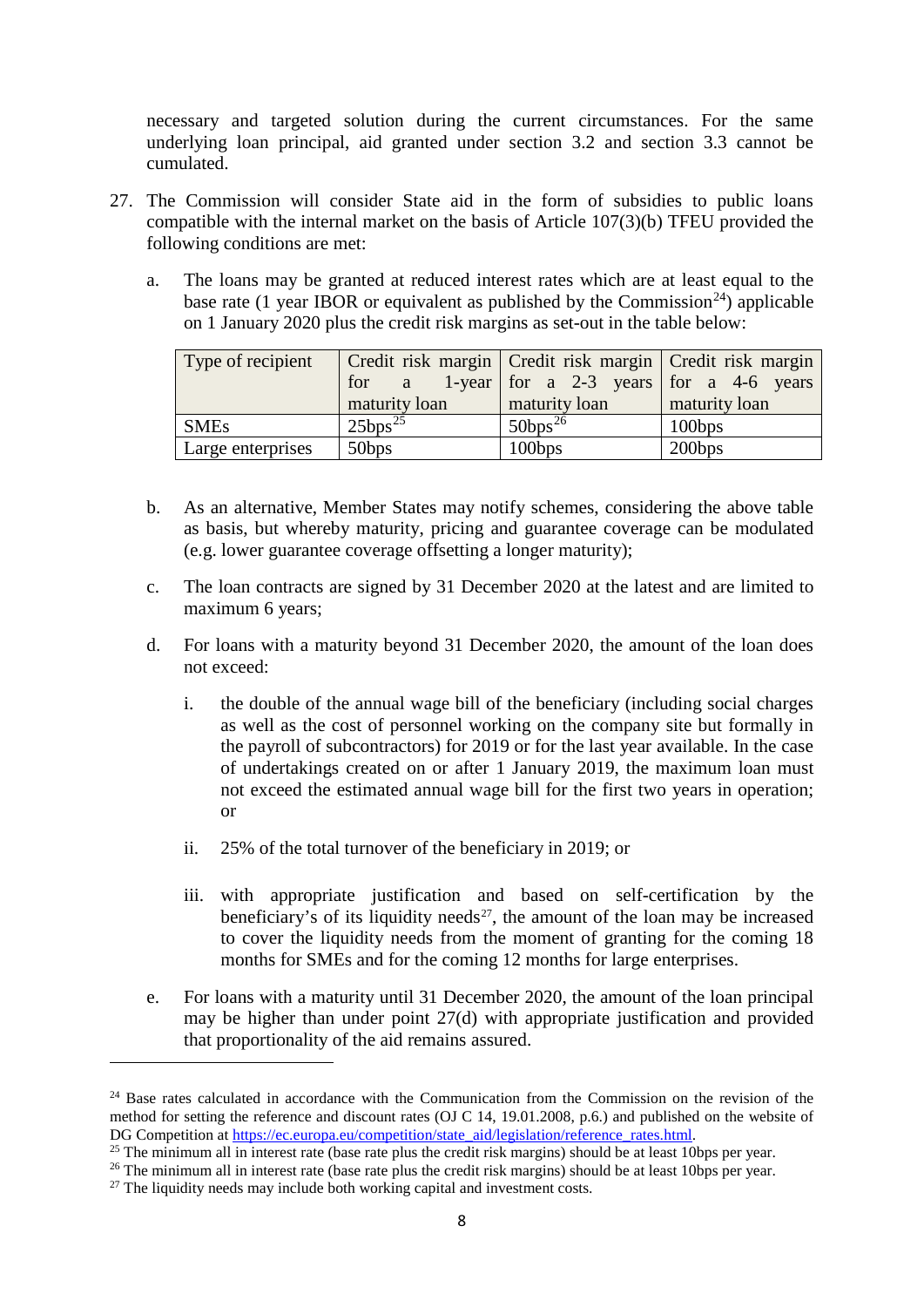- f. The loan may relate to both investment and working capital needs;
- g. The loan may be granted to undertakings that were not in difficulty (within the meaning of the General Block Exemption Regulation<sup>28</sup>) on 31 December 2019; it may be granted to undertakings that are not in difficulty and/or to undertakings that were not in difficulty on 31 December 2019, but that faced difficulties or entered in difficulty thereafter as a result of the COVID-19 outbreak.

# **3.4. Aid in the form of guarantees and loans channelled through credit institutions or other financial institutions**

- 28. Aid in the form of public guarantees and reduced interest rates pursuant to section 3.2 and section 3.3 of this Communication can be provided to the undertakings facing a sudden liquidity shortage directly or through credit institutions and other financial institutions as financial intermediaries. In the latter case, the conditions set out below must be complied with.
- 29. While such aid is directly targeting undertakings facing a sudden liquidity shortage and not credit institutions or other financial institutions, it may also constitute an indirect advantage to the latter. Nevertheless, such indirect aid does not have the objective to preserve or restore the viability, liquidity or solvency of the credit institutions. As a result, the Commission considers that such aid should not be qualified as extraordinary public financial support according to Article 2(1) No 28 BRRD and Article 3(1) No 29 SRM-R, and should not be assessed under the State aid rules applicable to the banking sector<sup>29</sup>.
- 30. In any event, it is appropriate to introduce certain safeguards in relation to the possible indirect aid in favour of the credit institutions or other financial institutions to limit undue distortions to competition.
- 31. The credit institutions or other financial institutions should, to the largest extent possible, pass on the advantages of the public guarantee or subsidised interest rates on loans to the final beneficiaries. The financial intermediary shall be able to demonstrate that it operates a mechanism that ensures that the advantages are passed on to the largest extent possible to the final beneficiaries in the form of higher volumes of financing, riskier portfolios, lower collateral requirements, lower guarantee premiums or lower interest rates. When there is a legal obligation to extend the maturity of existing loans for SMEs no guarantee fee may be charged.

# **3.5. Short-term export credit insurance**

32. The Communication from the Commission on short-term export-credit insurance<sup>[30](#page-9-2)</sup> (the ''STEC'') stipulates that marketable risks cannot be covered by export-credit insurance with the support of Member States.<sup>[31](#page-9-3)</sup> As a consequence of the current outbreak, it cannot

<span id="page-9-0"></span><sup>&</sup>lt;sup>28</sup> As defined in Article 2 (18) of the Commission Regulation (EU) No 651/2014 of 17 June 2014 declaring certain categories of aid compatible with the internal market in application of Articles 107 and 108 of the Treaty, OJ L 187 of 26.6.2014, p. 1.<br><sup>29</sup> See point 6 of this Temporary Framework.

<span id="page-9-3"></span><span id="page-9-2"></span><span id="page-9-1"></span><sup>&</sup>lt;sup>30</sup> OJ C 392, 19.12.2012, p.1-7<br><sup>31</sup> Marketable risks are commercial and political risks on public and non-public debtors established in countries listed in the Annex to the STEC, with a maximum risk period of less than two years.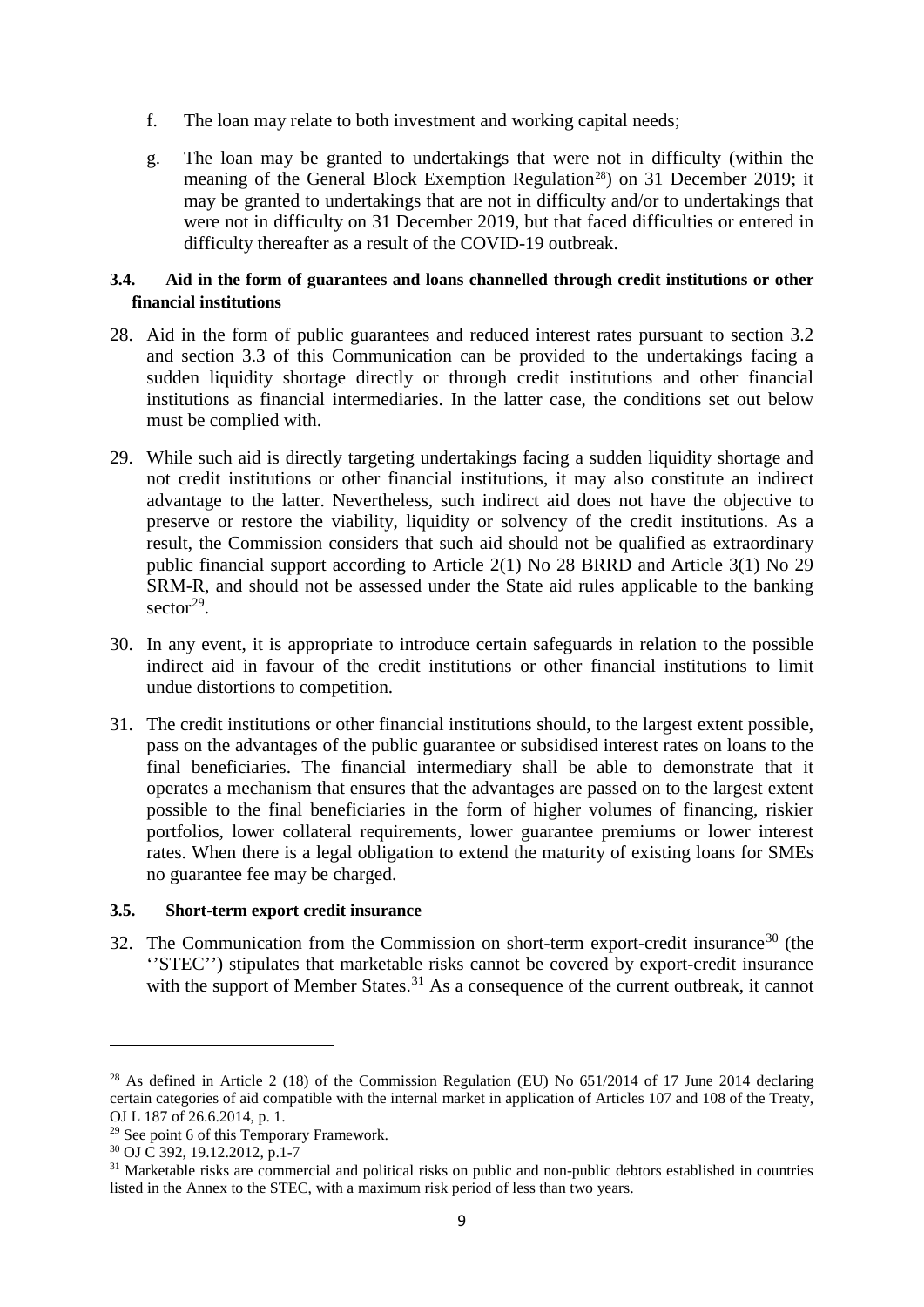be excluded that, in certain countries cover for marketable risks could be temporarily unavailable $32$ 

- 33. In this context, Member States may demonstrate the lack of market by providing sufficient evidence of the unavailability of cover for the risk in the private insurance market. Use of the exemption concerning non-marketable risks envisaged in paragraph 18(d) of the STEC will in any case be considered justified, if:
	- a. a large well-known international private export credits insurer and a national credit insurer produce evidence of the unavailability of such cover; or
	- b. at least four well-established exporters in the Member State produce evidence of refusal of cover from insurers for specific operations.

# **4. MONITORING AND REPORTING**

- 34. Member States must publish relevant information<sup>[33](#page-10-1)</sup> on each individual aid granted under this Communication on the comprehensive State aid website within 12 months from the moment of granting.
- 35. Member States must submit annual reports to the Commission[.34](#page-10-2)
- 36. By 31 December 2020, Member States must provide the Commission with a list of measures put in place on the basis of schemes approved based on this Communication.
- 37. Member States must ensure that detailed records regarding the granting of aid provided for by this Communication are maintained. Such records, which must contain all information necessary to establish that the necessary conditions have been observed, must be maintained for 10 years upon granting of the aid and be provided to the Commission upon request.
- 38. The Commission may request additional information regarding the aid granted, to verify whether the conditions laid down in the Commission decision approving the aid measure have been met.

# **5. FINAL PROVISIONS**

39. The Commission applies this Communication from 19 March 2020, having regard to the economic impact of COVID-19 outbreak, which required immediate action. This Communication is justified by the current exceptional circumstances and will not be applied after 31 December 2020. The Commission may review it before that date on the basis of important competition policy or economic considerations. Where this would be helpful, the Commission may also provide further clarifications of its approach to particular issues.

<span id="page-10-0"></span><sup>&</sup>lt;sup>32</sup> Section 4.2 of the STEC describes the exceptions to the definition of marketable risks for temporarily nonmarketable risk, while section 4.3 sets out conditions for providing cover for temporarily non-marketable risks. Section 5 sets out the procedural requirements, in particular when a notification is required and what level of proof is required.

<span id="page-10-1"></span><sup>&</sup>lt;sup>33</sup> Referring to information required in Annex III of the Commission Regulation (EU) No. 651/2014 of 17 June 2014 and of Annex III of the Commission Regulation (EU) No 702/2014 and Annex III of the Commission Regulation (EU) No 1388/2014 of 16 December 2014.

<span id="page-10-2"></span><sup>34</sup> OJ L 140, 30.4.2004, p. 1-134.